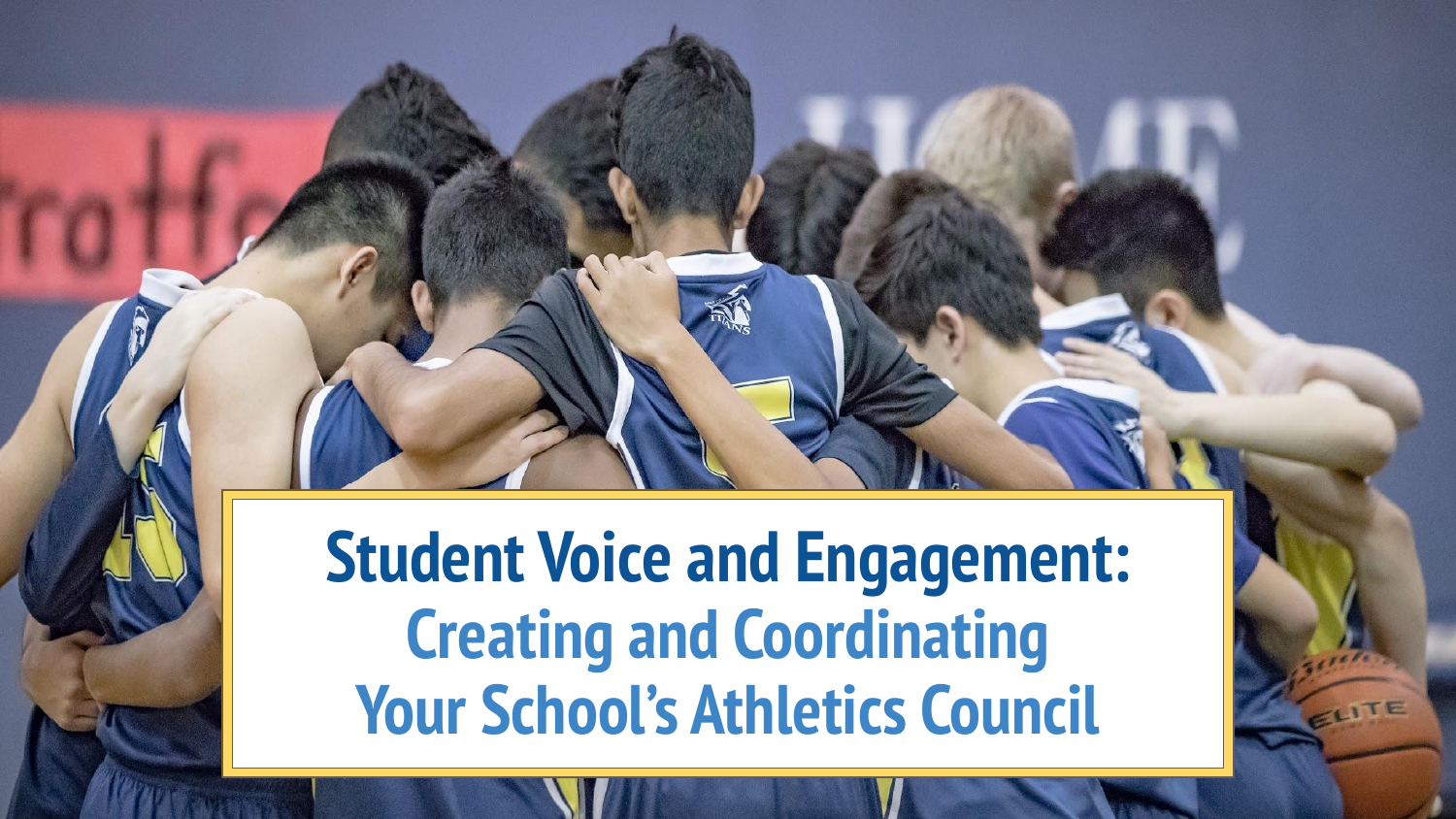### **Workshop Goals and Objectives**

- 1. To provide Athletic Directors with ideas and models that can be used to start and/or enhance an Athletics Council in a high school setting.
- 2. To share some challenges we have experienced as we have built our Athletics Council and discuss strategies we have used to overcome them.
- 3. To provide resources and links that Athletic Directors can consult and use when implementing an Athletics Council at their school.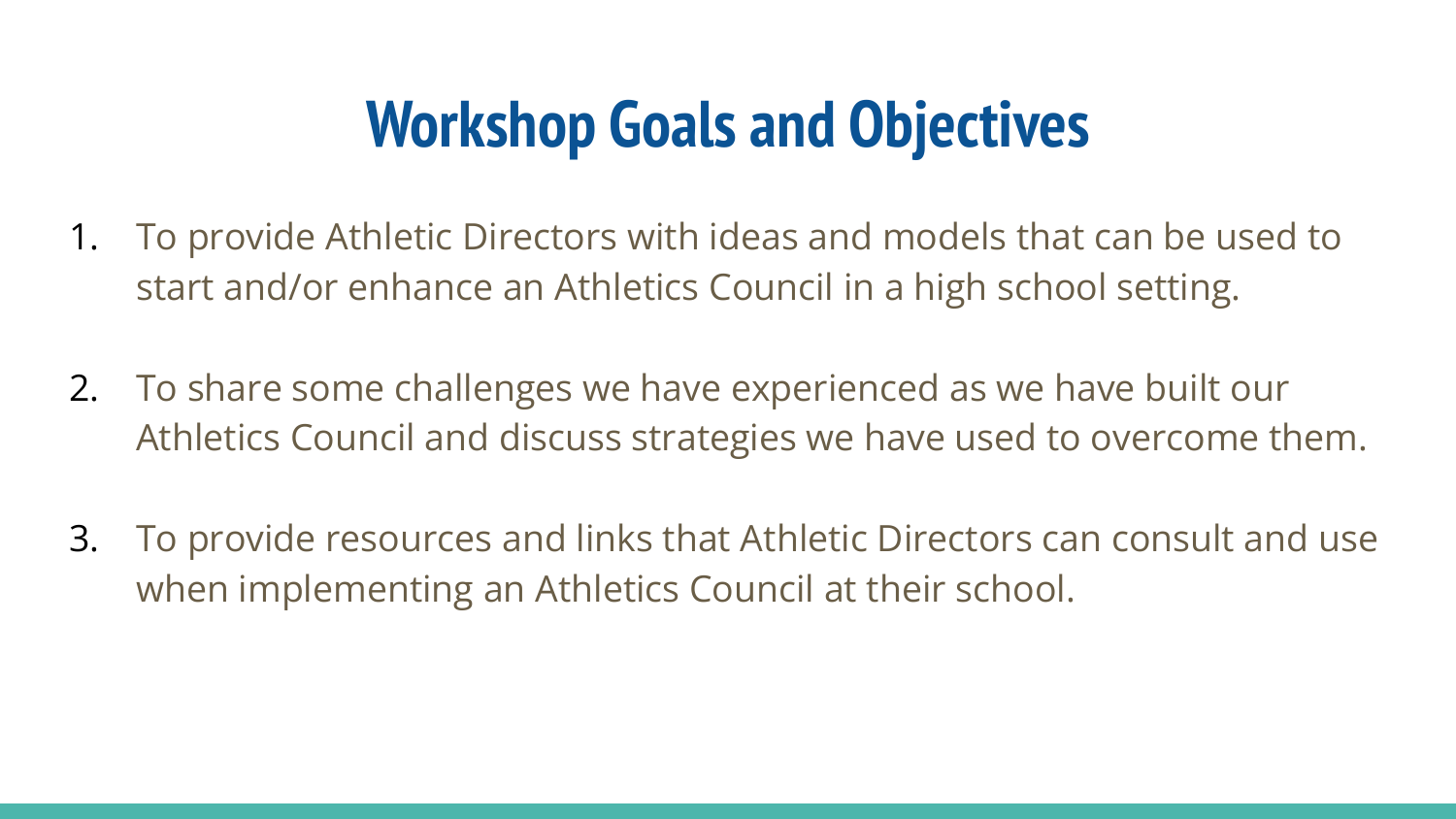## **Workshop Overview**

- 1. Engage Schema What is happening in your school?
- 2. Existing Models
- 3. Make-Up, Structure & Objectives of ACE
- 4. Portfolios, Roles & Responsibilities
- 5. Meeting Structure & Agenda Creation
- 6. Selection Criteria & Process
- 7. Challenges & Potential Solutions
- 8. Crucial Components for Starting your Own
- 9. Student Reflections and Thoughts
- 10. Q&A with Jennah and Marshall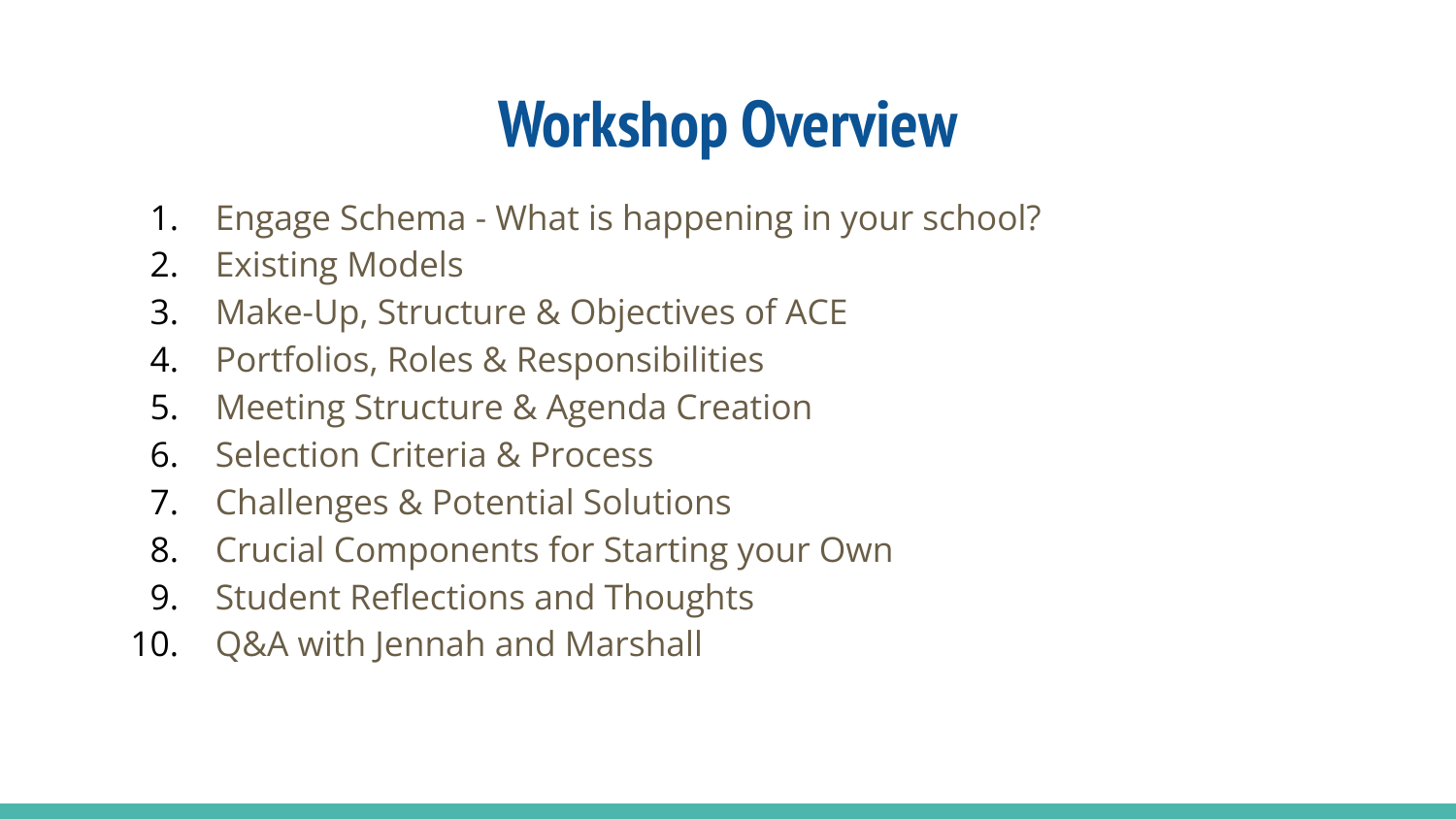# **What is happening in your School?**

Please use this link (jamboard) to share your thoughts on the three questions so that everyone can get a sense of what is happening in your school.

https://jamboard.google.com/d/1pPT8fq83gTpMdOiXrwvlo4fhlCkkMbL1Nk7i\_p NFjwQ/viewer?f=0

| <b>ATHLETICS COUNCIL</b>                                     |                                                       |                                                                                                       |  |
|--------------------------------------------------------------|-------------------------------------------------------|-------------------------------------------------------------------------------------------------------|--|
| What is the main goal of your<br>school's Athletics Council? | What does the Athletics<br>Council at your school do? | If you don't have an Athletics<br>Council at your school, what<br>is preventing it from<br>happening? |  |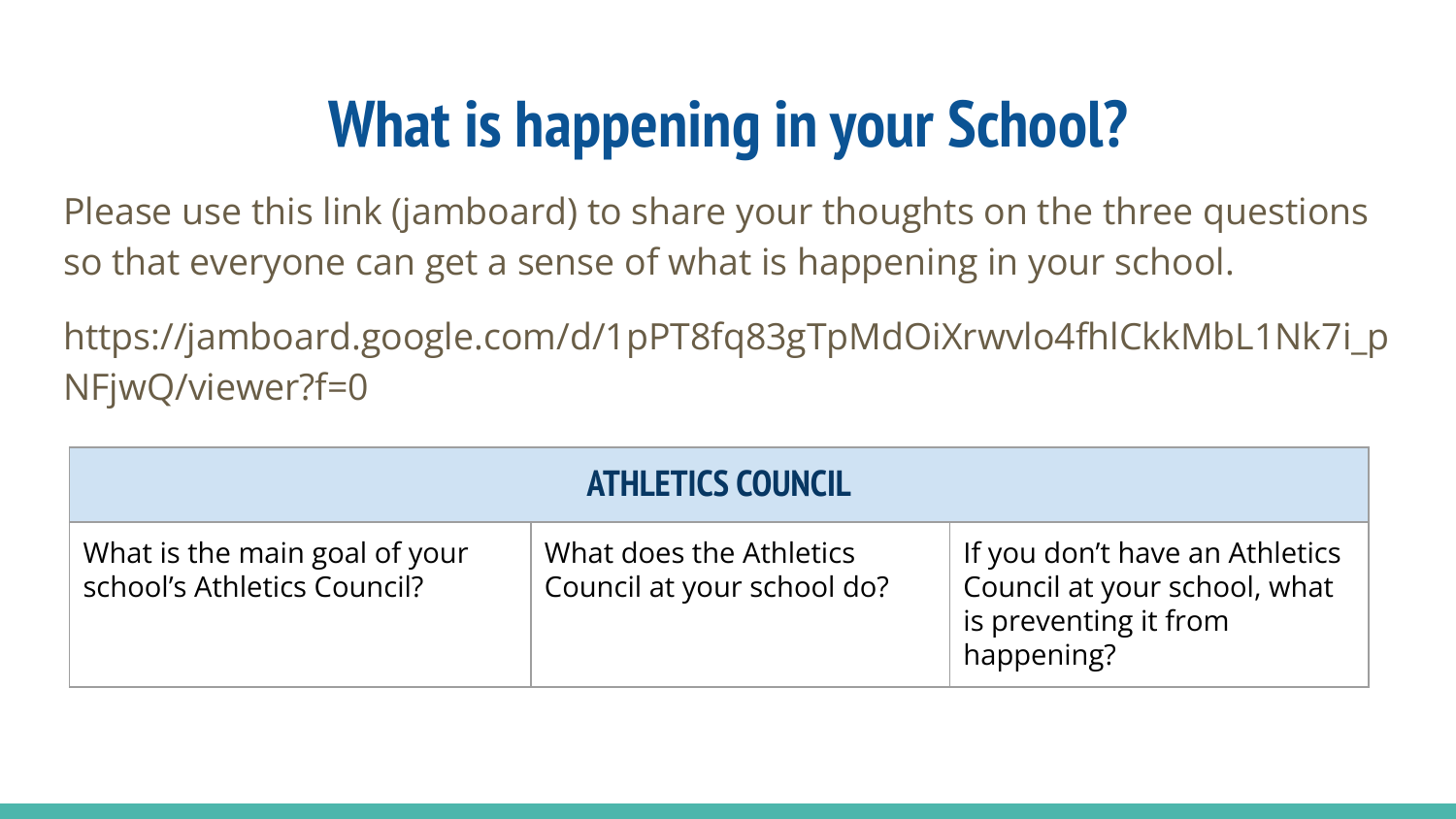## **Existing Models**

1. Athletes Council - Used primarily at the university and national level

<https://athletescan.ca/athlete-zone/education/educational-resources/> (Athletes Canada) <https://paralympic.ca/athletes-council> (Paralympics Canada) <https://goheat.prestosports.com/Community/HAC/Overview> (UBC Okanagan)

- 2. Dogwood Credit Course, Recreational Leadership G10/G11/G12 Contact Moreno Stefanon @ [Moreno.Stefanon@burnabyschools.ca](mailto:Moreno.Stefanon@burnabyschools.ca) for more information [Recreational Leadership 10 Course Outline](https://docs.google.com/document/d/1ys3irzl8TERRpFCVp_NOEEYwooNnfKx6/edit?usp=sharing&ouid=116820625534065346739&rtpof=true&sd=true) [Recreational Leadership 11 Course Outline](https://docs.google.com/document/d/1FU0HexHzYTD9ASEx5QW3nSVM9wyo5xJW/edit?usp=sharing&ouid=116820625534065346739&rtpof=true&sd=true) [Recreational Leadership 12 Course Outline](https://docs.google.com/document/d/1xD_BxQlmPc2I2w49eJgDY2YyeIgp9NbI/edit?usp=sharing&ouid=116820625534065346739&rtpof=true&sd=true)
- 3. Part of Student Council/Student Government
- 4. Stand Alone Council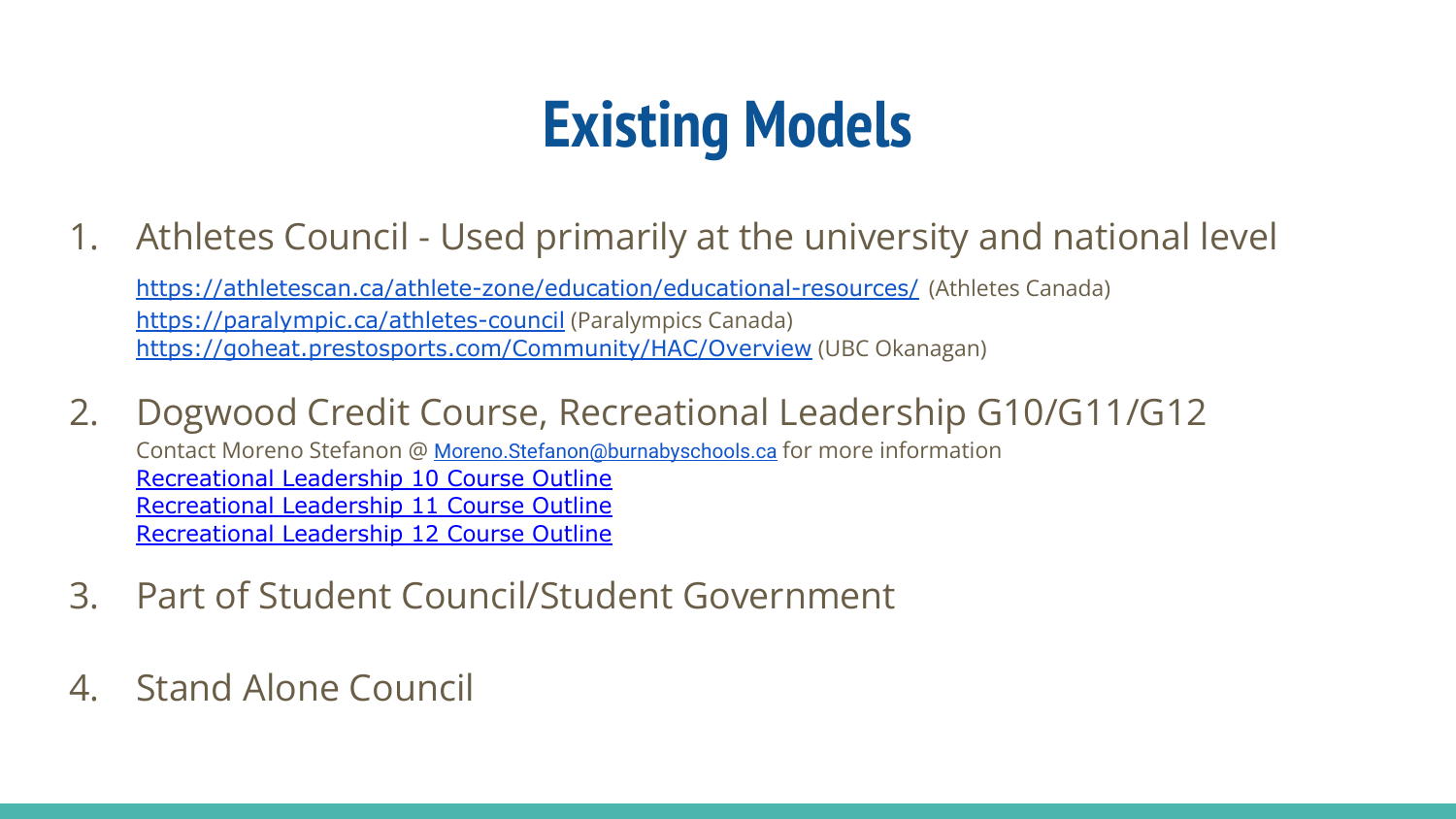### **Mulgrave Student Leadership Council Structure**

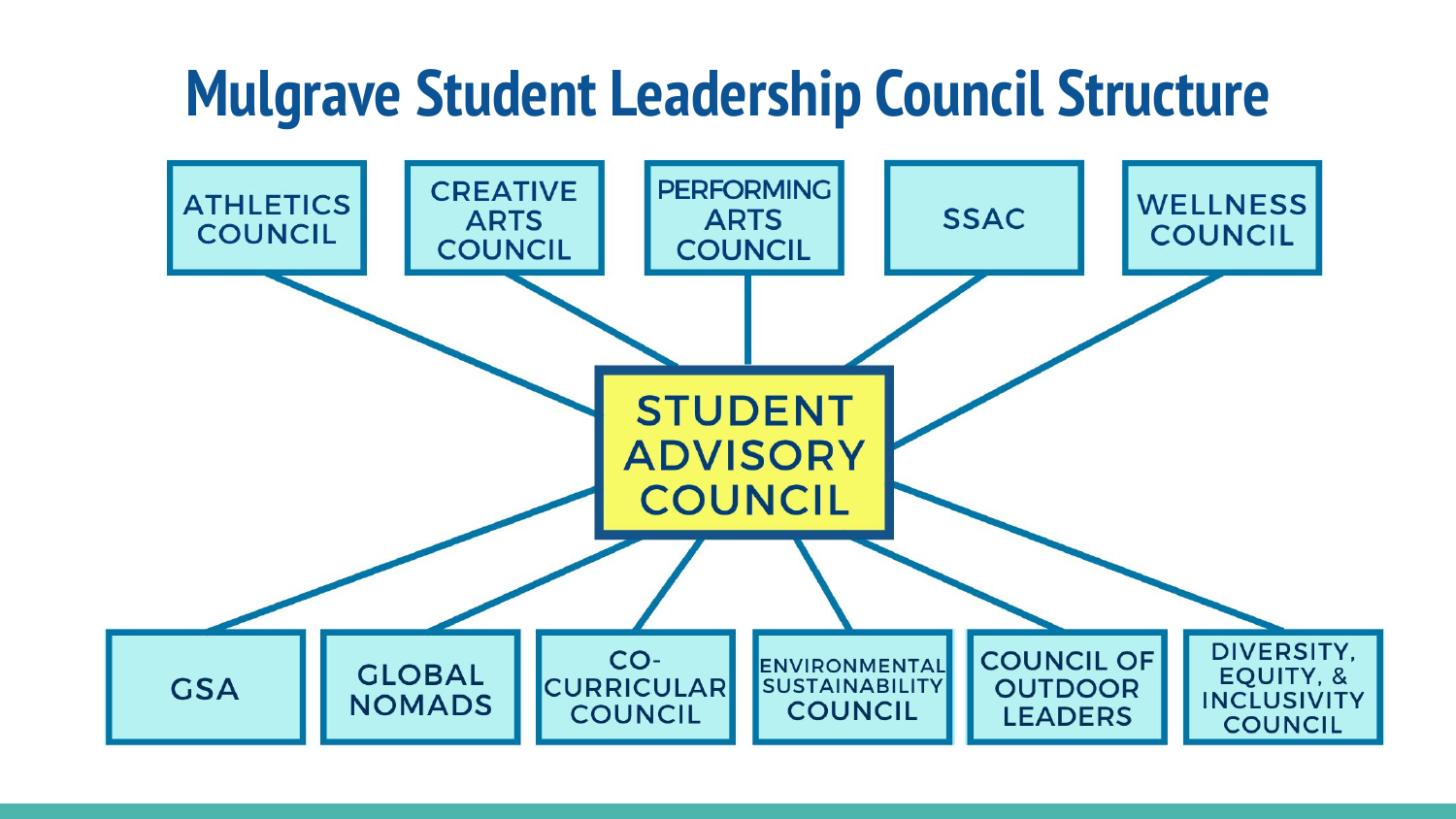### **Objectives of ACE (Athletics Council Executive)**

- 1. Build school spirit through planning Athletics based events and activities
- 2. Facilitate maximum participation and engagement in Athletics events
- 3. Celebrate student-athlete and team success (school & community)
- 4. Promote student-athlete voice/agency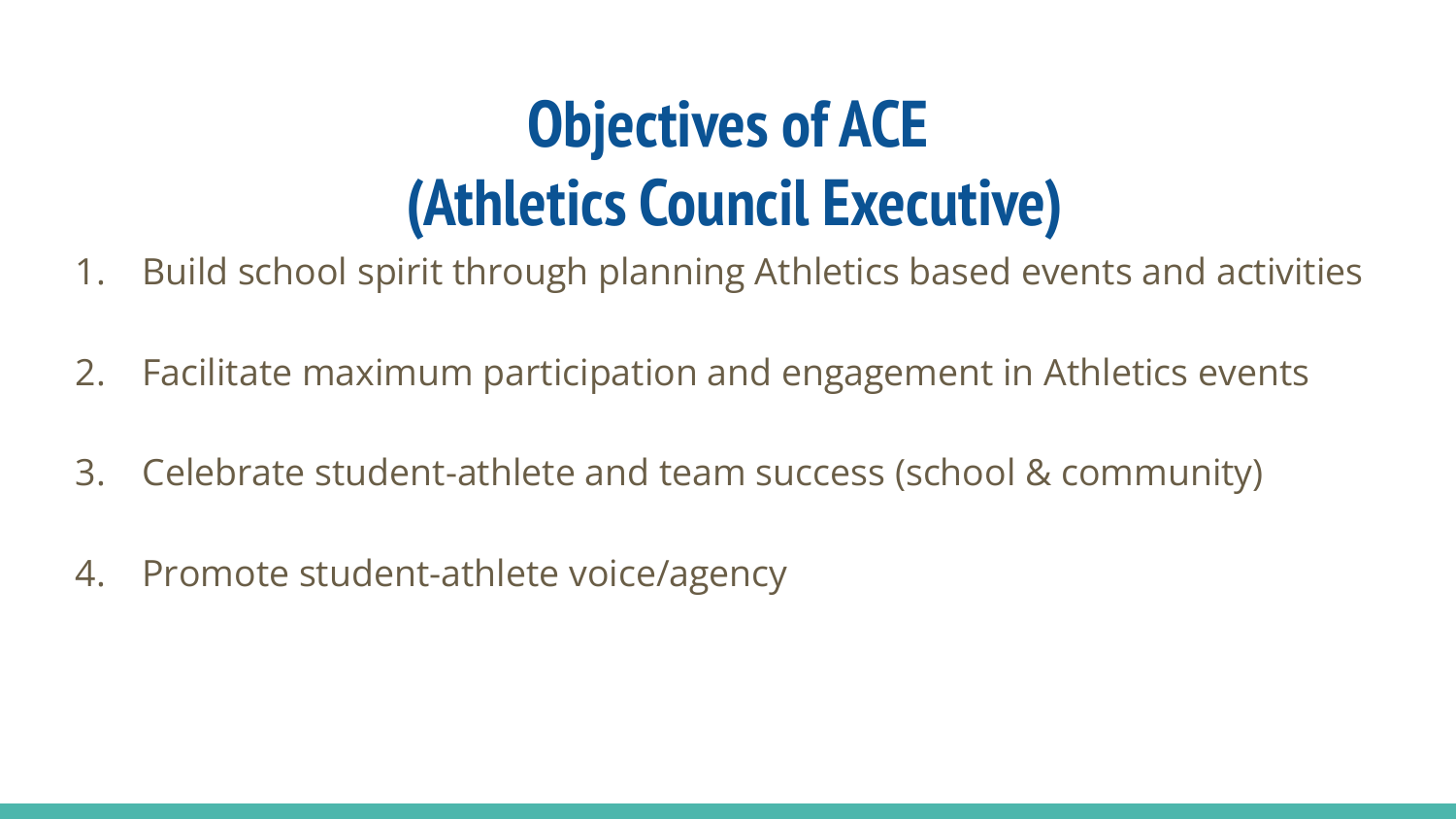#### **Mulgrave Athletics Council Executive Structure**

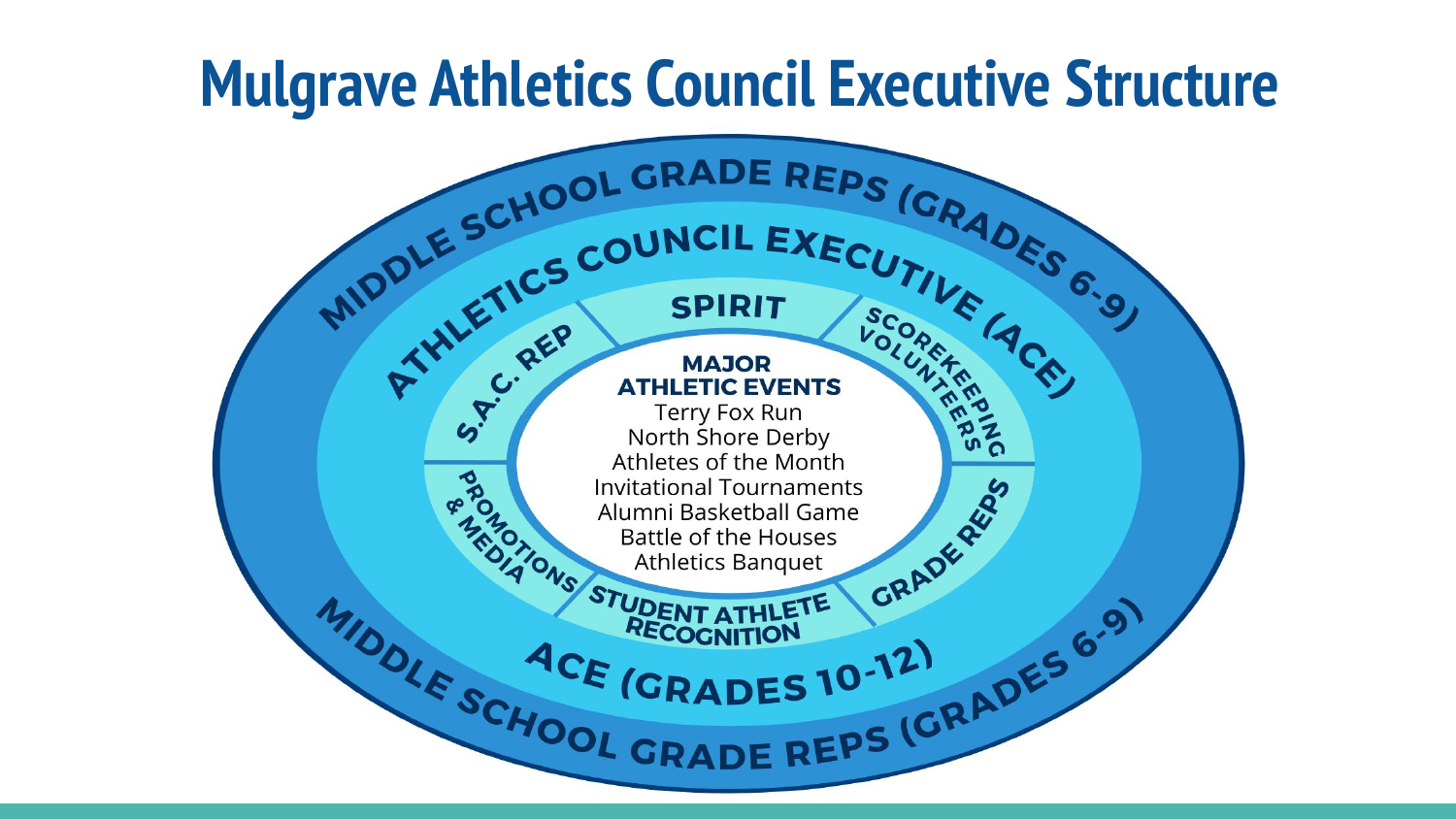#### **Portfolio Coordinators**

**Student Advisory Council Representation (1)**

**Student-Athlete Recognition & Going for Gold Coordinator (2)**

**Spirit Coordinators (2)**

**Promotions & Media Coordinators (2)**

**Scorekeeping and Volunteers Coordinators (4)**

**Middle School Grade Reps Coordinators (4 - one per grade)**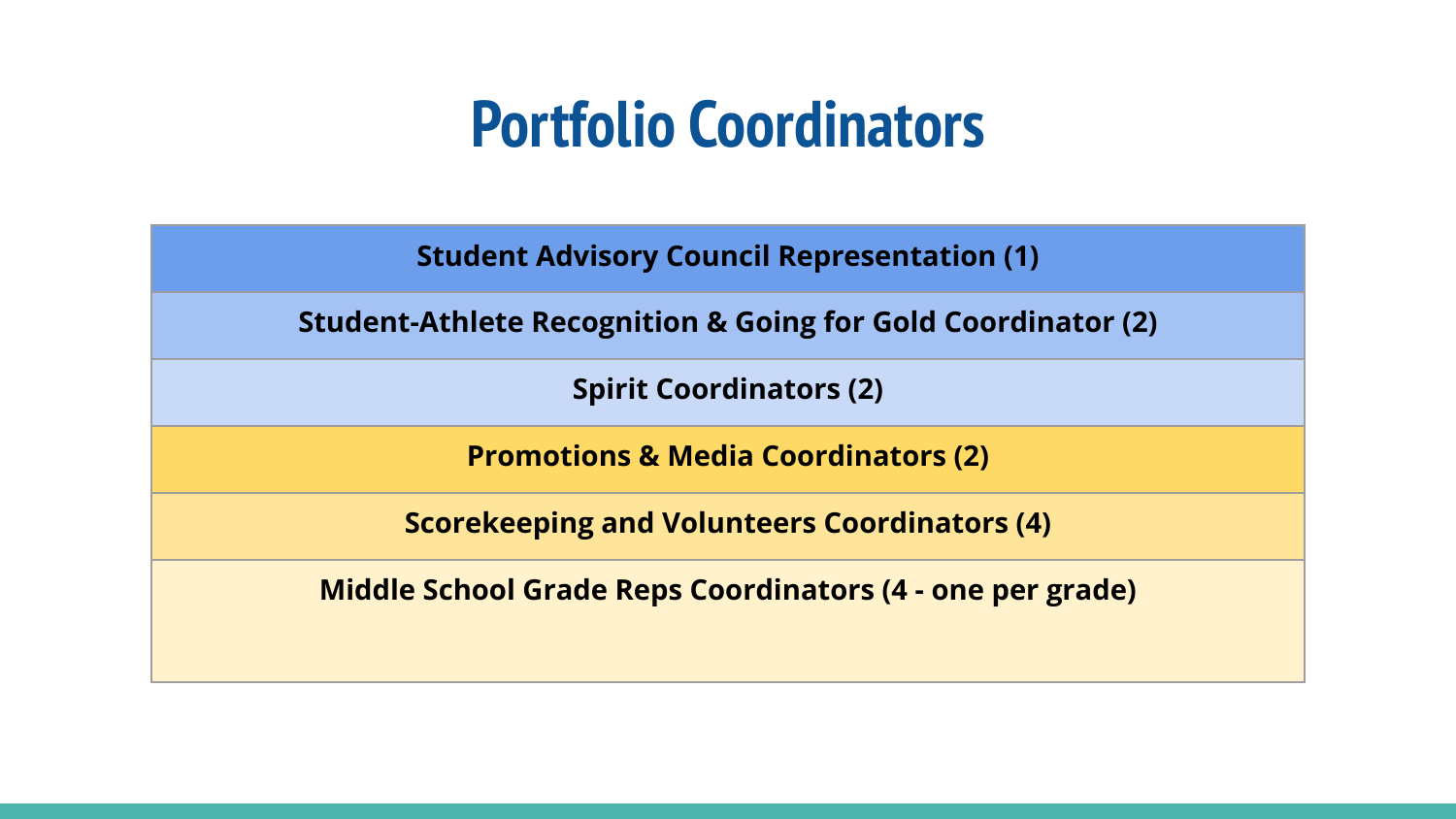### **Meeting Structure & Agenda Creation**

- 1. Meeting Times & Days
- 2. Agenda Creation
- 3. Portfolio Updates
- 4. Upcoming Events
- 5. Minutes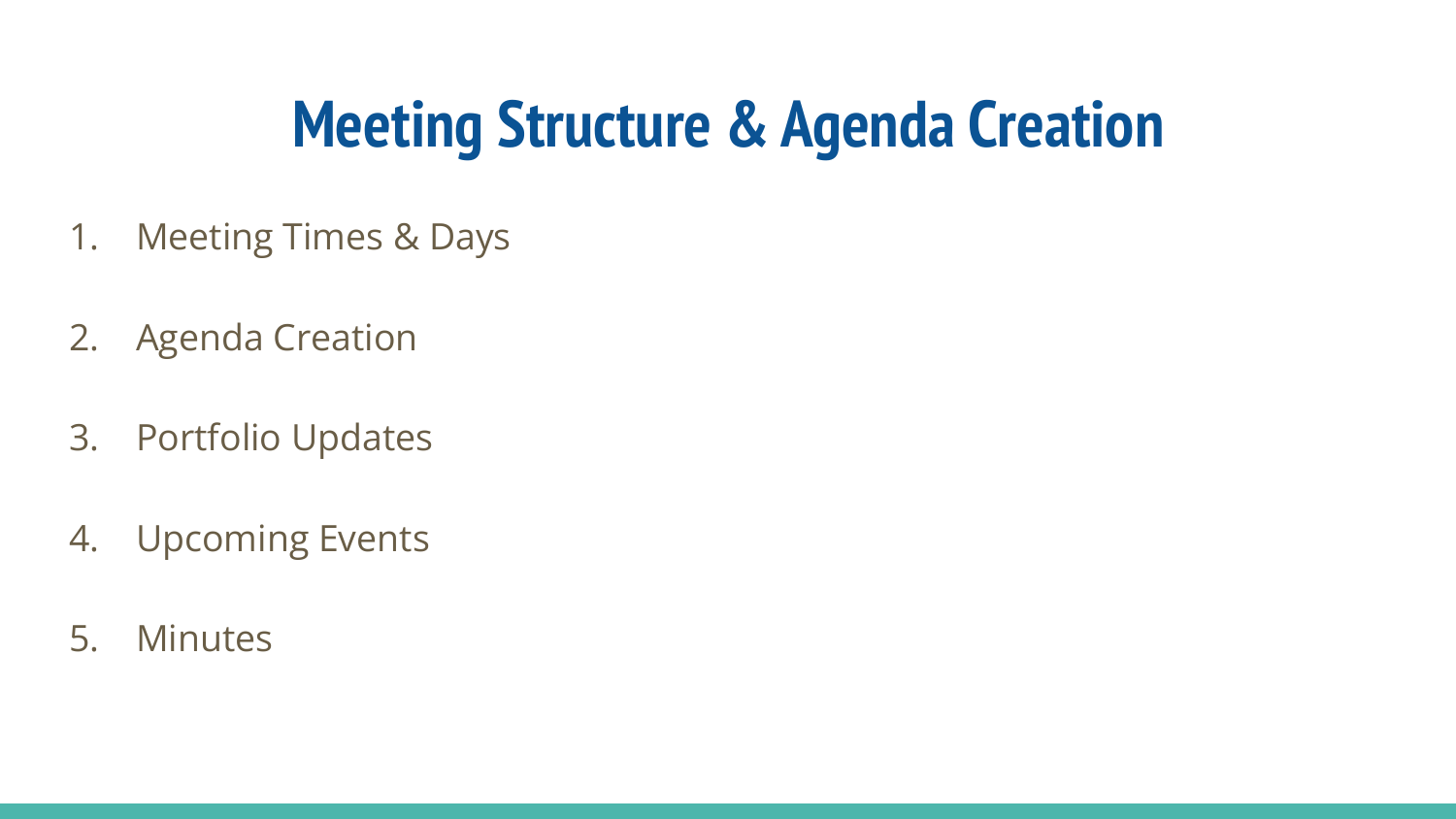### **Selection Criteria & Process**

|                                                      | <b>Selection Criteria</b>                                                                  | <b>Selection Process</b>                               |
|------------------------------------------------------|--------------------------------------------------------------------------------------------|--------------------------------------------------------|
|                                                      | Play on at least one School Team                                                           | 1. Complete Common App (1st/2nd Choice)                |
| Demonstrated Involvement In School<br>2 <sub>1</sub> | 2. Review by Facilitator of Sub Council                                                    |                                                        |
|                                                      | Based Athletics Events & Activities<br>(CAS Portfolio)                                     | 3. Interview & Short list                              |
| 3.                                                   | Leadership Experience/Potential                                                            | 4. ACE Review & Consensus                              |
| 4.                                                   | Represent Course Values (Character,<br>Communication, Confidence,<br>Commitment and Heart) | 5. Review & Confirmation by leaders of Sub<br>Councils |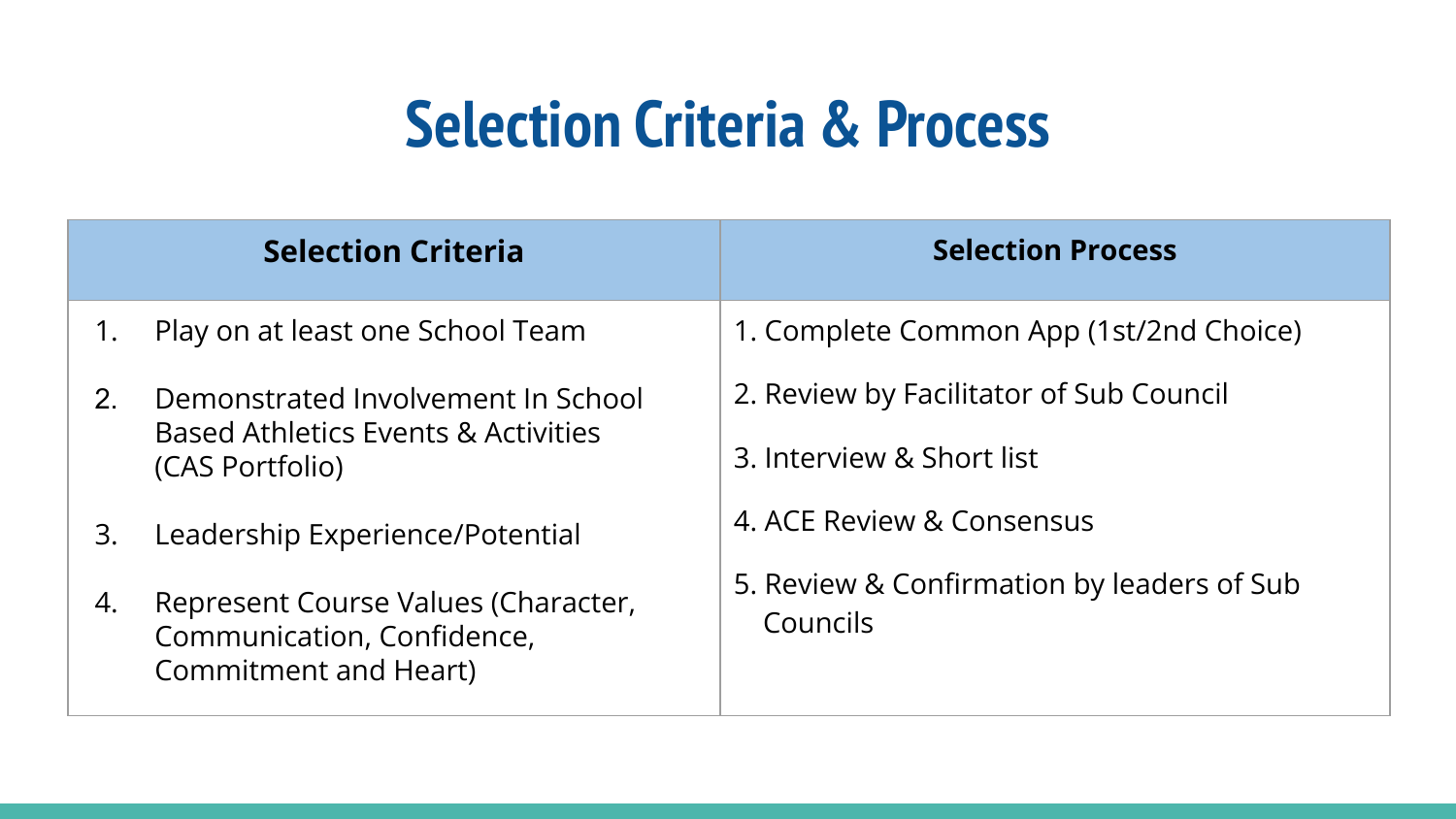## **Challenges & Potential Solutions**

- 1. Follow Through & Accountability
- 2. School Wide Engagement
- 3. Small Pool of Leaders & Many Sub Councils
- 4. G12 and IB Academic Demands
- 5. Effective Use of Grade Reps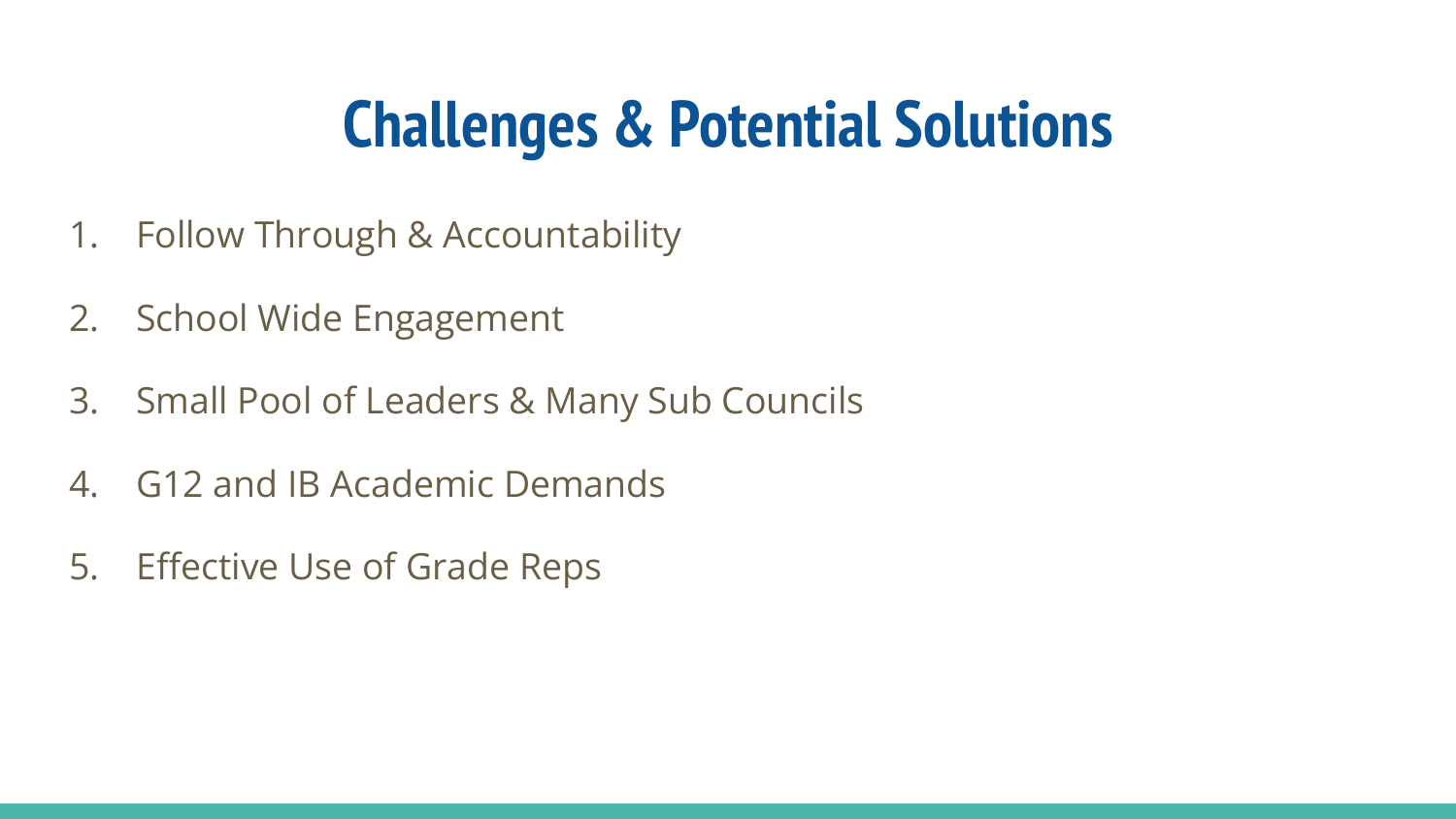### **Crucial Components for Getting Started**

- 1. Student Driven & AD Facilitated
- 2. Solution Oriented
- 3. Connected to larger student body
- 4. Wide representation of teams/sports
- 5. Meet Regularly
- 6. Concrete tasks and events to complete
- 7. Supported/Recognised by Administration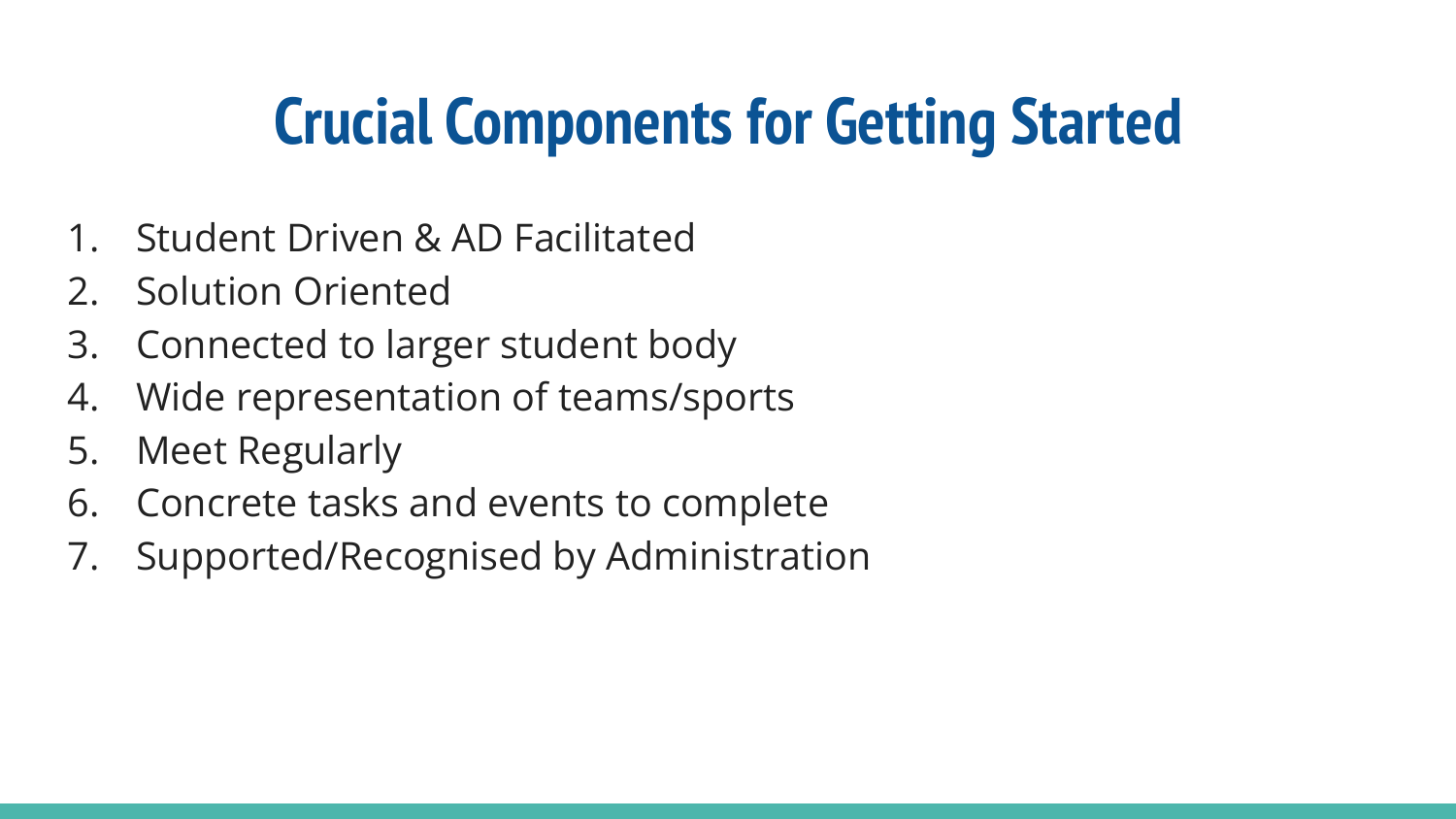### **Why students participate**

- 1. Promote friends and teammates
- 2. Giving back to the community
- 3. Leadership skills development: confidence, persistence, communication
- 4. ACE's reputation
- 5. At the end leverage experience for future leadership